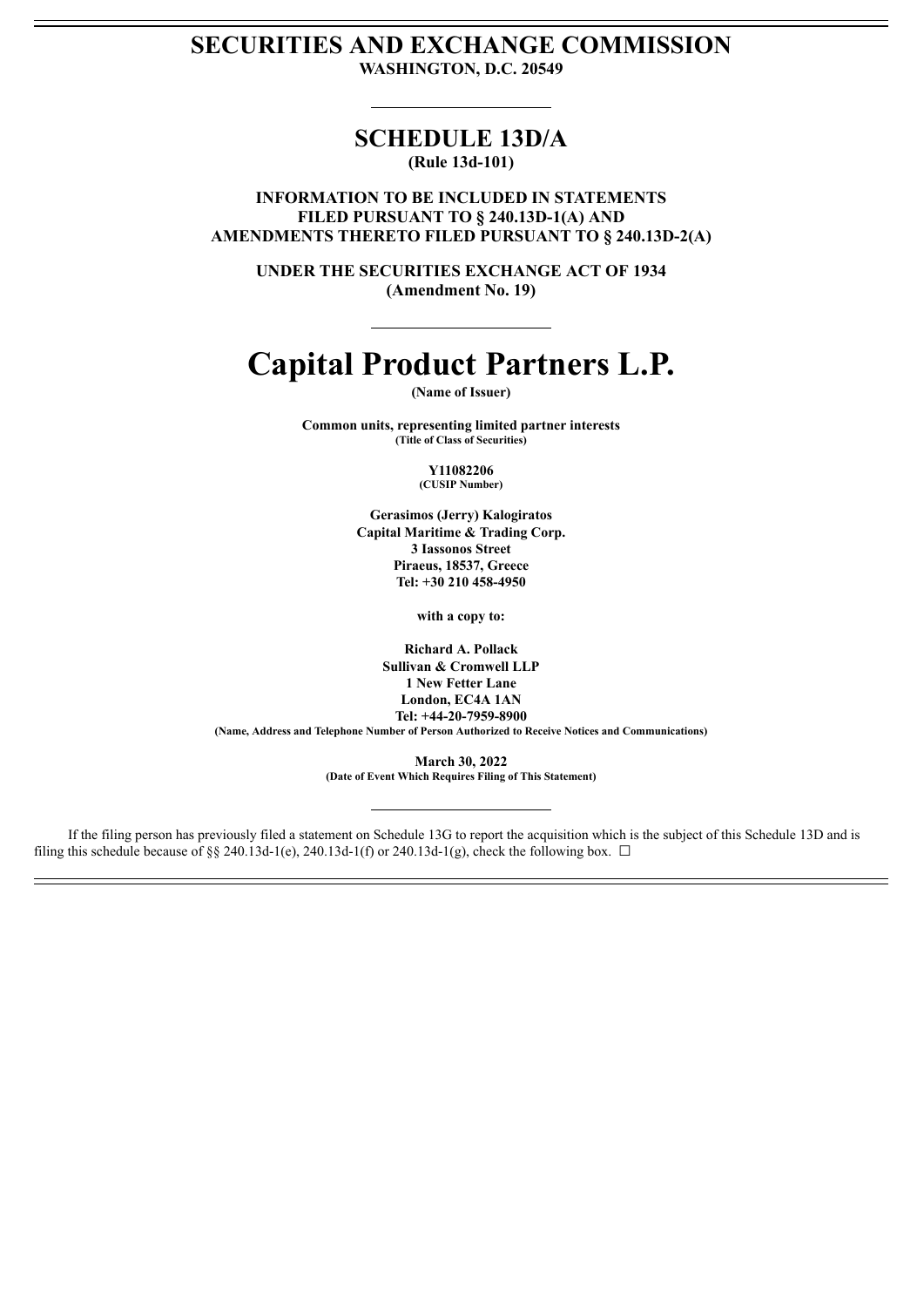CUSIP No. Y11082206 Page 2 of 8

| 1.  |                                      |     | Name of Reporting Person                                                                |  |
|-----|--------------------------------------|-----|-----------------------------------------------------------------------------------------|--|
|     | Capital Maritime & Trading Corp.     |     |                                                                                         |  |
| 2.  | $(A)$ $\square$                      |     | Check the Appropriate Box if a Member of a Group<br>$(B)$ $\boxtimes$                   |  |
|     |                                      |     |                                                                                         |  |
| 3.  | <b>SEC Use Only</b>                  |     |                                                                                         |  |
|     |                                      |     |                                                                                         |  |
| 4.  | Source of Funds                      |     |                                                                                         |  |
|     |                                      |     |                                                                                         |  |
| 5.  | 00                                   |     | Check if Disclosure of Legal Proceedings is Required Pursuant to Items $2(d)$ or $2(e)$ |  |
|     |                                      |     |                                                                                         |  |
|     | $\Box$                               |     |                                                                                         |  |
| 6.  | Citizenship or Place of Organization |     |                                                                                         |  |
|     |                                      |     |                                                                                         |  |
|     |                                      |     | The Republic of The Marshall Islands                                                    |  |
|     |                                      | 7.  | Sole Voting Power:                                                                      |  |
|     | Number of                            |     | None                                                                                    |  |
|     | <b>Shares</b>                        | 8.  | Shared Voting Power:                                                                    |  |
|     | Beneficially                         |     |                                                                                         |  |
|     | Owned by<br>Each                     |     | 3,887,694 Common Units(1)                                                               |  |
|     | Reporting                            | 9.  | Sole Dispositive Power:                                                                 |  |
|     | Person                               |     |                                                                                         |  |
|     | With                                 |     | None                                                                                    |  |
|     |                                      | 10. | <b>Shared Dispositive Power:</b>                                                        |  |
|     |                                      |     | 3,887,694 Common Units(1)                                                               |  |
| 11. |                                      |     | Aggregate Amount Beneficially Owned by Each Reporting Person                            |  |
|     |                                      |     |                                                                                         |  |
|     |                                      |     | 3,887,694 Common Units(1)                                                               |  |
| 12. |                                      |     | Check if the Aggregate Amount in Row (11) Excludes Certain Shares                       |  |
|     | $\Box$                               |     |                                                                                         |  |
| 13. |                                      |     | Percent of Class Represented by Amount in Row (11)                                      |  |
|     |                                      |     |                                                                                         |  |
|     | $20.1\%$ (2)                         |     |                                                                                         |  |
| 14. |                                      |     | Type of Reporting Person                                                                |  |
|     |                                      |     |                                                                                         |  |
|     | CO                                   |     |                                                                                         |  |

(1) "Common Units" refers to the common units issued by Capital Product Partners L.P. (the "Issuer") representing limited partnership interests of the Issuer. The Marinakis family, including Evangelos M. Marinakis, through its beneficial ownership of Capital Maritime, may be deemed to beneficially own the Common Units held by Capital Maritime.

(2) The percentages reported in this Schedule 13D are calculated using a denominator of 19,302,451 Common Units.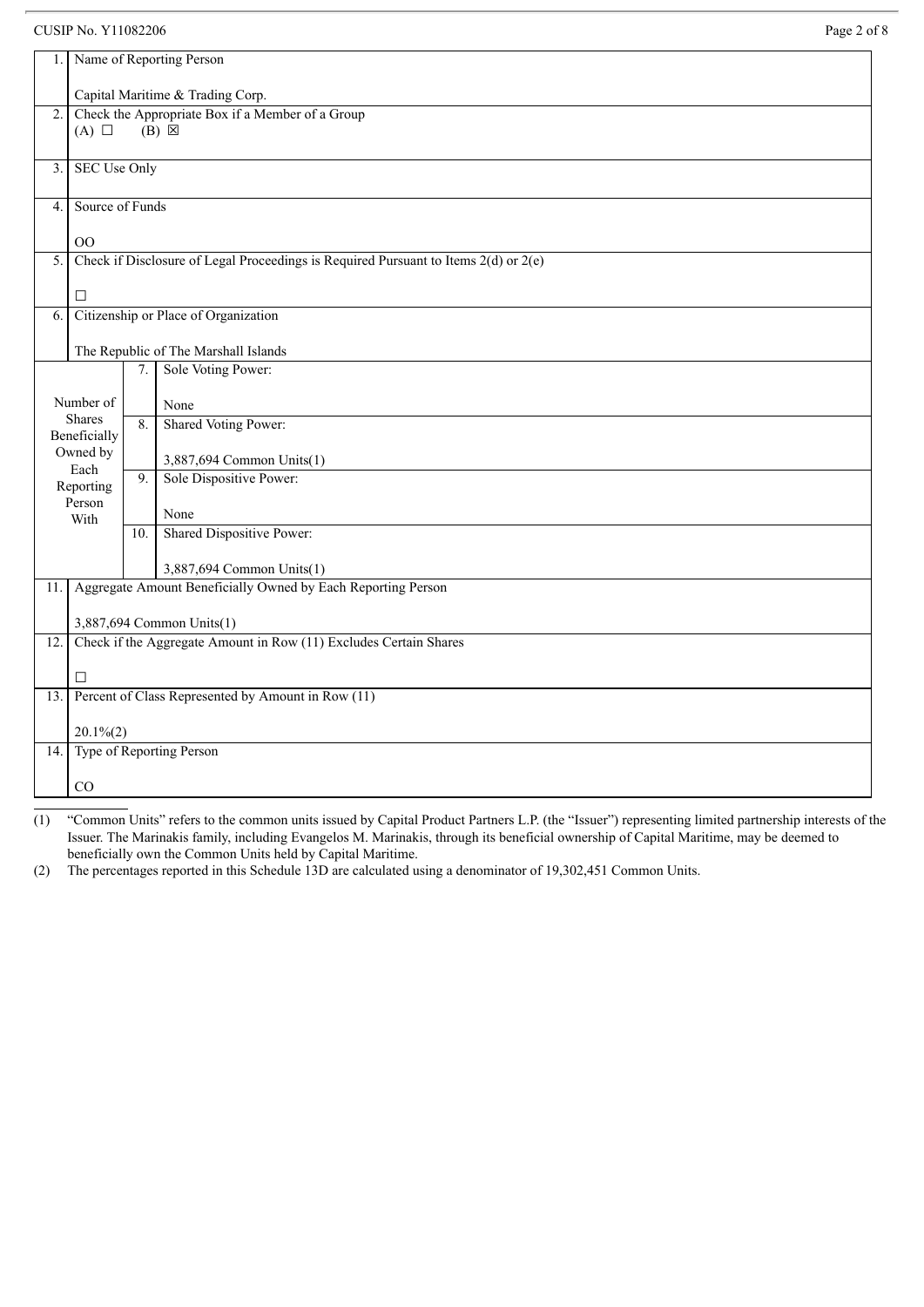## CUSIP No. Y11082206 Page 3 of 8

| 1.                                         |                                                                                                           |     | Name of Reporting Person                                                                  |  |
|--------------------------------------------|-----------------------------------------------------------------------------------------------------------|-----|-------------------------------------------------------------------------------------------|--|
|                                            | Evangelos M. Marinakis                                                                                    |     |                                                                                           |  |
| $\overline{2}$ .                           |                                                                                                           |     | Check the Appropriate Box if a Member of a Group                                          |  |
|                                            | $(B) \boxtimes$<br>$(A)$ $\square$                                                                        |     |                                                                                           |  |
|                                            |                                                                                                           |     |                                                                                           |  |
| 3.                                         | <b>SEC Use Only</b>                                                                                       |     |                                                                                           |  |
| 4.                                         | Source of Funds                                                                                           |     |                                                                                           |  |
|                                            |                                                                                                           |     |                                                                                           |  |
| 5.                                         | O <sub>O</sub><br>Check if Disclosure of Legal Proceedings is Required Pursuant to Items $2(d)$ or $2(e)$ |     |                                                                                           |  |
|                                            |                                                                                                           |     |                                                                                           |  |
|                                            | $\Box$                                                                                                    |     |                                                                                           |  |
| Citizenship or Place of Organization<br>6. |                                                                                                           |     |                                                                                           |  |
|                                            | Greece                                                                                                    |     |                                                                                           |  |
|                                            |                                                                                                           | 7.  | Sole Voting Power:                                                                        |  |
|                                            | Number of                                                                                                 |     | None                                                                                      |  |
|                                            | Shares                                                                                                    | 8.  | Shared Voting Power:                                                                      |  |
|                                            | Beneficially                                                                                              |     |                                                                                           |  |
|                                            | Owned by<br>Each                                                                                          |     | 3,887,694 Common Units(1)                                                                 |  |
|                                            | Reporting                                                                                                 | 9.  | Sole Dispositive Power:                                                                   |  |
|                                            | Person<br>With                                                                                            |     | None                                                                                      |  |
|                                            |                                                                                                           | 10. | <b>Shared Dispositive Power:</b>                                                          |  |
|                                            |                                                                                                           |     |                                                                                           |  |
| 11.                                        |                                                                                                           |     | 3,887,694 Common Units(1)<br>Aggregate Amount Beneficially Owned by Each Reporting Person |  |
|                                            |                                                                                                           |     |                                                                                           |  |
|                                            |                                                                                                           |     | 3,887,694 Common Units(1)                                                                 |  |
| 12.                                        |                                                                                                           |     | Check if the Aggregate Amount in Row (11) Excludes Certain Shares                         |  |
|                                            | $\Box$                                                                                                    |     |                                                                                           |  |
| 13.                                        |                                                                                                           |     | Percent of Class Represented by Amount in Row (11)                                        |  |
|                                            |                                                                                                           |     |                                                                                           |  |
|                                            | $20.1\%$ (2)                                                                                              |     |                                                                                           |  |
| 14.                                        |                                                                                                           |     | Type of Reporting Person                                                                  |  |
|                                            | IN                                                                                                        |     |                                                                                           |  |

(1) Represents the number of Common Units held by Capital Maritime that may be deemed to be beneficially owned by the Marinakis family, including Evangelos M. Marinakis. The Marinakis family may be deemed to beneficially own Capital Maritime.

(2) The percentages reported in this Schedule 13D are calculated using a denominator of 19,302,451 Common Units.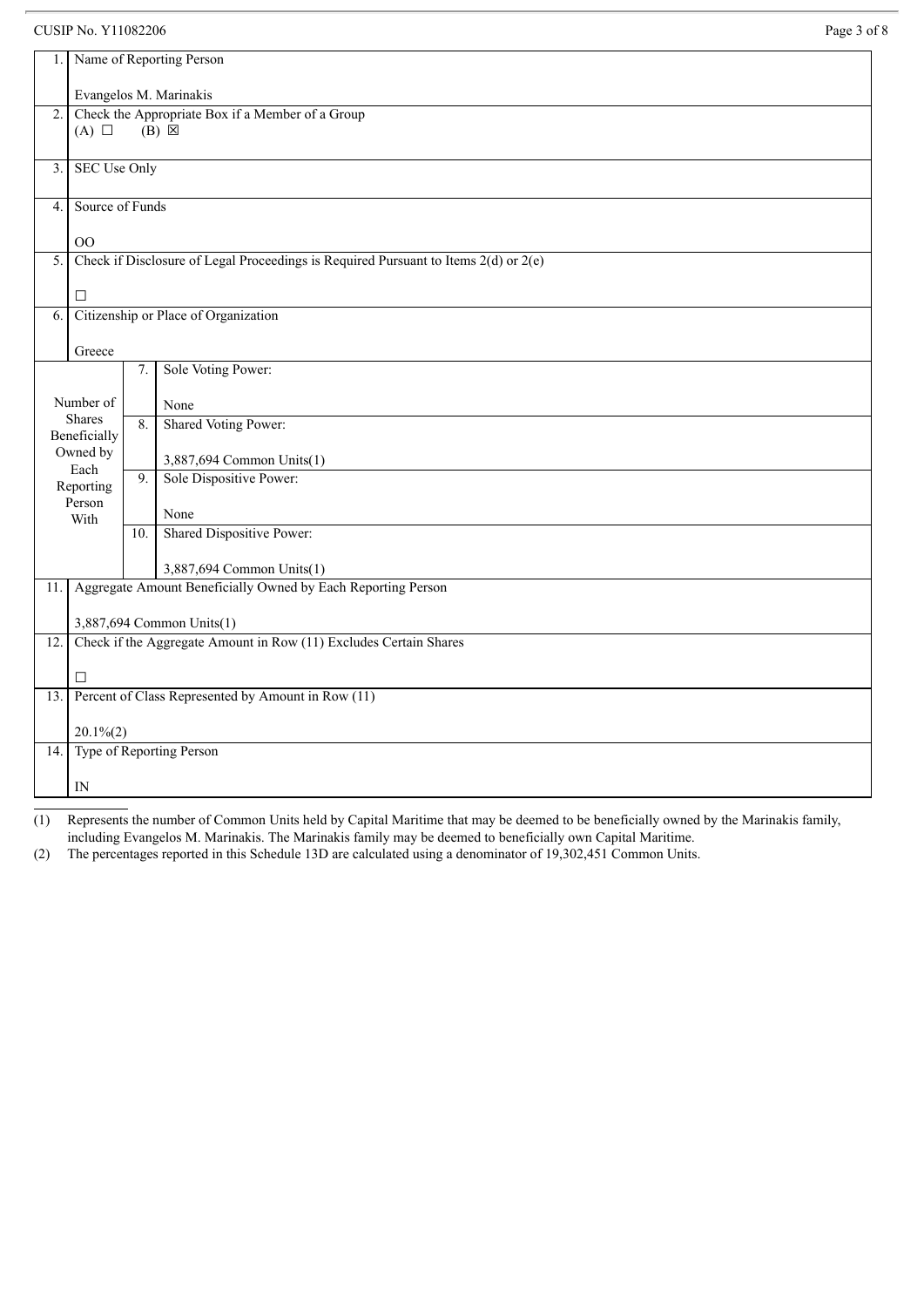# CUSIP No. Y11082206

| Page 4 of 8 |  |
|-------------|--|
|-------------|--|

|                  |                                                                                           |         | Name of Reporting Person                                                                       |  |
|------------------|-------------------------------------------------------------------------------------------|---------|------------------------------------------------------------------------------------------------|--|
|                  |                                                                                           |         |                                                                                                |  |
|                  | Miltiadis E. Marinakis                                                                    |         |                                                                                                |  |
| 2.               | Check the Appropriate Box if a Member of a Group                                          |         |                                                                                                |  |
|                  | $(B) \boxtimes$<br>$(A)$ $\square$                                                        |         |                                                                                                |  |
|                  | <b>SEC Use Only</b>                                                                       |         |                                                                                                |  |
| 3.               |                                                                                           |         |                                                                                                |  |
| $\overline{4}$ . | Source of Funds                                                                           |         |                                                                                                |  |
|                  |                                                                                           |         |                                                                                                |  |
|                  | $00\,$                                                                                    |         |                                                                                                |  |
|                  | Check if Disclosure of Legal Proceedings is Required Pursuant to Items 2(d) or 2(e)<br>5. |         |                                                                                                |  |
|                  | $\Box$                                                                                    |         |                                                                                                |  |
| 6.               | Citizenship or Place of Organization                                                      |         |                                                                                                |  |
|                  |                                                                                           |         |                                                                                                |  |
|                  | Greece                                                                                    |         |                                                                                                |  |
|                  |                                                                                           | $7. \,$ | Sole Voting Power:                                                                             |  |
|                  | Number of                                                                                 |         | None                                                                                           |  |
|                  | Shares                                                                                    | 8.      | Shared Voting Power:                                                                           |  |
|                  | Beneficially                                                                              |         |                                                                                                |  |
|                  | Owned by<br>Each                                                                          |         | 1,153,846 Common Units(1)                                                                      |  |
|                  | Reporting                                                                                 | 9.      | Sole Dispositive Power:                                                                        |  |
|                  | Person                                                                                    |         | None                                                                                           |  |
|                  | With                                                                                      | 10.     | <b>Shared Dispositive Power:</b>                                                               |  |
|                  |                                                                                           |         |                                                                                                |  |
|                  |                                                                                           |         | 1,153,846 Common Units(1)                                                                      |  |
| 11.              |                                                                                           |         | Aggregate Amount Beneficially Owned by Each Reporting Person                                   |  |
|                  |                                                                                           |         |                                                                                                |  |
| 12.              |                                                                                           |         | 1,153,846 Common Units(1)<br>Check if the Aggregate Amount in Row (11) Excludes Certain Shares |  |
|                  |                                                                                           |         |                                                                                                |  |
|                  | $\Box$                                                                                    |         |                                                                                                |  |
| 13.              |                                                                                           |         | Percent of Class Represented by Amount in Row (11)                                             |  |
|                  | $6.0\%(2)$                                                                                |         |                                                                                                |  |
| 14.              |                                                                                           |         | Type of Reporting Person                                                                       |  |
|                  |                                                                                           |         |                                                                                                |  |
|                  | ${\rm IN}$                                                                                |         |                                                                                                |  |

(1) Represents the number of Common Units held by Capital Gas Corp. ("Capital Gas") that may be deemed to be beneficially owned by Miltiadis E. Marinakis on behalf of the Marinakis family.

(2) The percentages reported in this Schedule 13D are calculated using a denominator of 19,302,451 Common Units.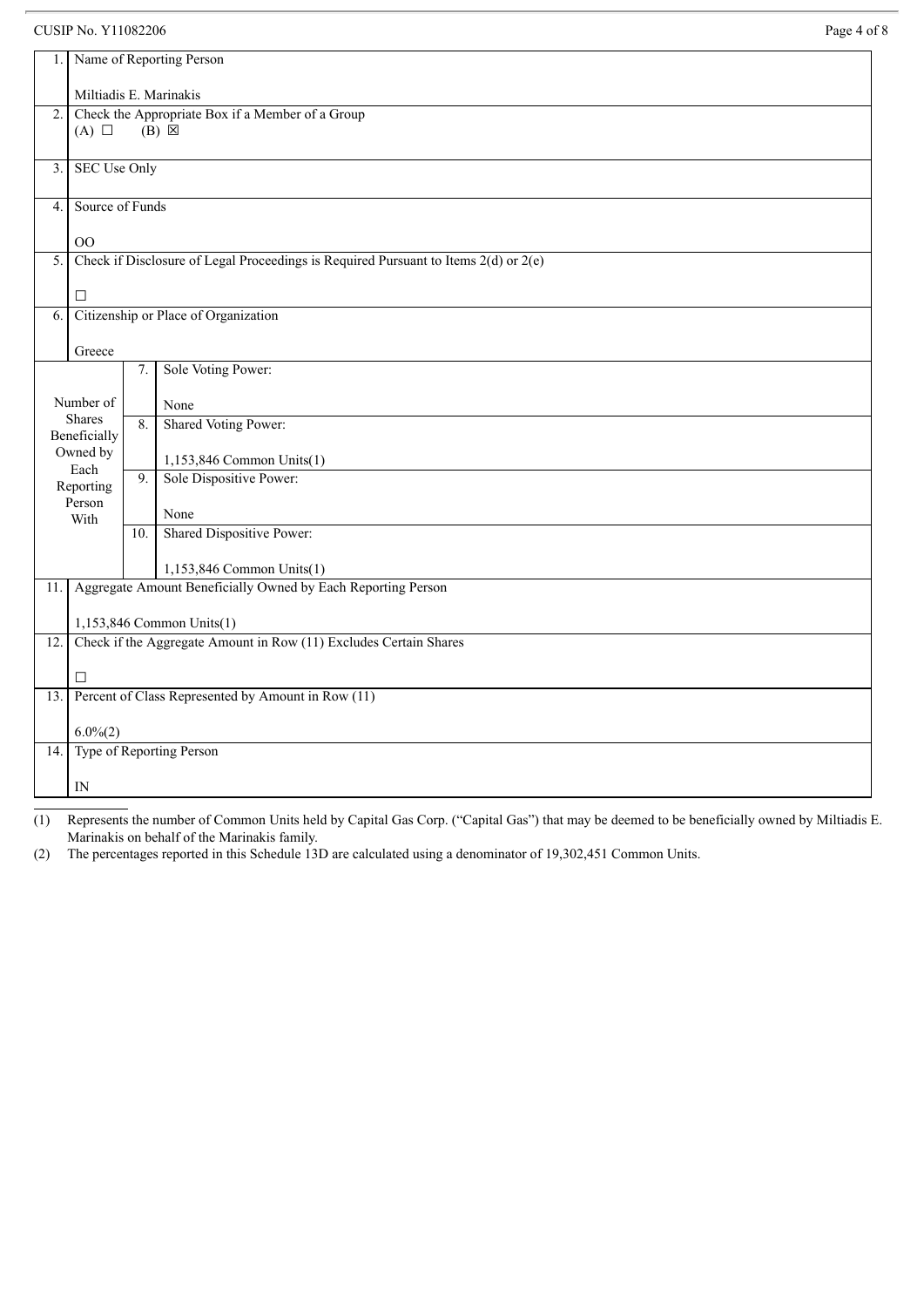#### $\text{CUSIP No. } Y11082206$  Page 5 of 8

This Amendment No. 19 amends and supplements the disclosures in Items 2, 4 and 5 of the Schedule 13D (the "Schedule 13D") filed with the Securities and Exchange Commission (the "SEC") on April 4, 2008, as amended by amendments thereto filed on December 21, 2021, December 7, 2021, October 18, 2021, September 22, 2020, September 10, 2020, May 1, 2019, December 14, 2018, December 3, 2018, April 23, 2015, September 29, 2014, March 29, 2013, June 13, 2012, May 31, 2012, October 26, 2011, October 5, 2011, May 9, 2011, February 26, 2009, and April 30, 2008, relating to the common units representing limited partner interests (the "Common Units") of Capital Product Partners L.P., a limited partnership organized under the laws of the Republic of the Marshall Islands (the "Issuer"). Unless specifically amended hereby, the disclosures set forth in the Schedule 13D remain unchanged.

#### **Item 2. Identity and Background.**

This Schedule 13D is jointly filed by Capital Maritime & Trading Corp. ("Capital Maritime"), Evangelos M. Marinakis and Miltiadis E. Marinakis (collectively, the "Reporting Persons").

The principal business office and address of each Reporting Person is c/o Capital Maritime, 3 Iassonos Street Piraeus, 18537, Greece.

Mr. Evangelos M. Marinakis is the chairman and a director of Capital Maritime.

Mr. Miltiadis E. Marinakis is the son of Mr. Evangelos M. Marinakis. Although not engaged in day-to-day management, Mr. Miltiadis E. Marinakis holds and oversees certain shipping interests on behalf of the Marinakis family.

The principal business of Capital Maritime consists of shipping and transportation services.

The name, position, address and citizenship of the directors and executive officers of Capital Maritime are set forth on Schedule A attached hereto, and are incorporated herein by reference.

During the past five years, none of the Reporting Persons, and to the best of their knowledge, none of the Reporting Persons' directors or executive officers (as applicable) (1) has been convicted in a criminal proceeding (excluding traffic violations or similar misdemeanors) or (2) has been a party to a civil proceeding of a judicial or administrative body of competent jurisdiction and as a result of such proceeding was or is subject to a judgment, decree or final order enjoining future violations of, or prohibiting or mandating activities subject to, federal or state securities laws or finding any violation with respect to such laws.

#### **Item 4. Purpose of Transaction.**

Item 4 is hereby amended and supplemented by adding the following:

On March 30, 2022, CGC Operating Corp. ("CGC") transferred all 1,153,846 common units held by it to Capital Gas for no consideration. Mr. Miltiadis M. Marinakis beneficially owns 50% of CGC and the remaining 50% of CGC is beneficially owned by a U.S.-based financial sponsor. In connection with the transfer of common units from CGC to Capital Gas, Capital Gas paid \$9,029,877.39 to the U.S.-based financial sponsor in exchange for its interest in the common units held by CGC. Mr. Miltiadis E. Marinakis may have been deemed to beneficially own such common units through his beneficial ownership of CGC. Mr. Miltiadis E. Marinakis may continue to be deemed to beneficially own such common units through his beneficial ownership of 100% of Capital Gas.

Capital GP L.L.C., the general partner of the Issuer (the "General Partner"), is a limited liability company organized under the laws of the Republic of the Marshall Islands. The General Partner was initially formed and controlled by Capital Maritime. On April 26, 2019, Capital Maritime transferred all membership interests in the General Partner to a vehicle wholly owned by Miltiadis E. Marinakis, as part of a reallocation of various shipping interests and businesses among members of the Marinakis family. Mr. Miltiadis E. Marinakis, born in 1999, is the son of Evangelos M. Marinakis. Although not engaged in day-to-day management, Mr. Miltiadis E. Marinakis holds and oversees certain shipping interests on behalf of the Marinakis family.

Pursuant to the Limited Liability Company Agreement of the General Partner dated March 22, 2007, the management of the General Partner is vested exclusively in its members from time to time. Accordingly, Mr. Miltiadis E. Marinakis, acting on behalf of the Marinakis family as the sole member of the General Partner, has the right to appoint and elect all the officers of the General Partner.

Pursuant to the terms of the Second Amended and Restated Agreement of Limited Partnership of the Issuer, dated February 22, 2010 (as amended from time to time, the "Partnership Agreement"), the General Partner controls the appointment of three of the eight members of the Issuer's board of directors. Accordingly, through the right to manage the General Partner, Mr. Miltiadis E. Marinakis, acting on behalf of the Marinakis family, has the ability to influence the management, policies and control of the Issuer.

The General Partner may not be removed from its position as General Partner of the Issuer unless two thirds of the outstanding Common Units, including units held by the General Partner and its affiliates, as well as the majority of the board of directors of the Issuer vote to approve such removal. As of April 4, 2022, the Reporting Persons may be deemed to beneficially own in aggregate 26.1% of the Common Units issued and outstanding. Accordingly, the Reporting Persons have the ability to significantly influence the outcome of any unitholder votes on the removal of the General Partner.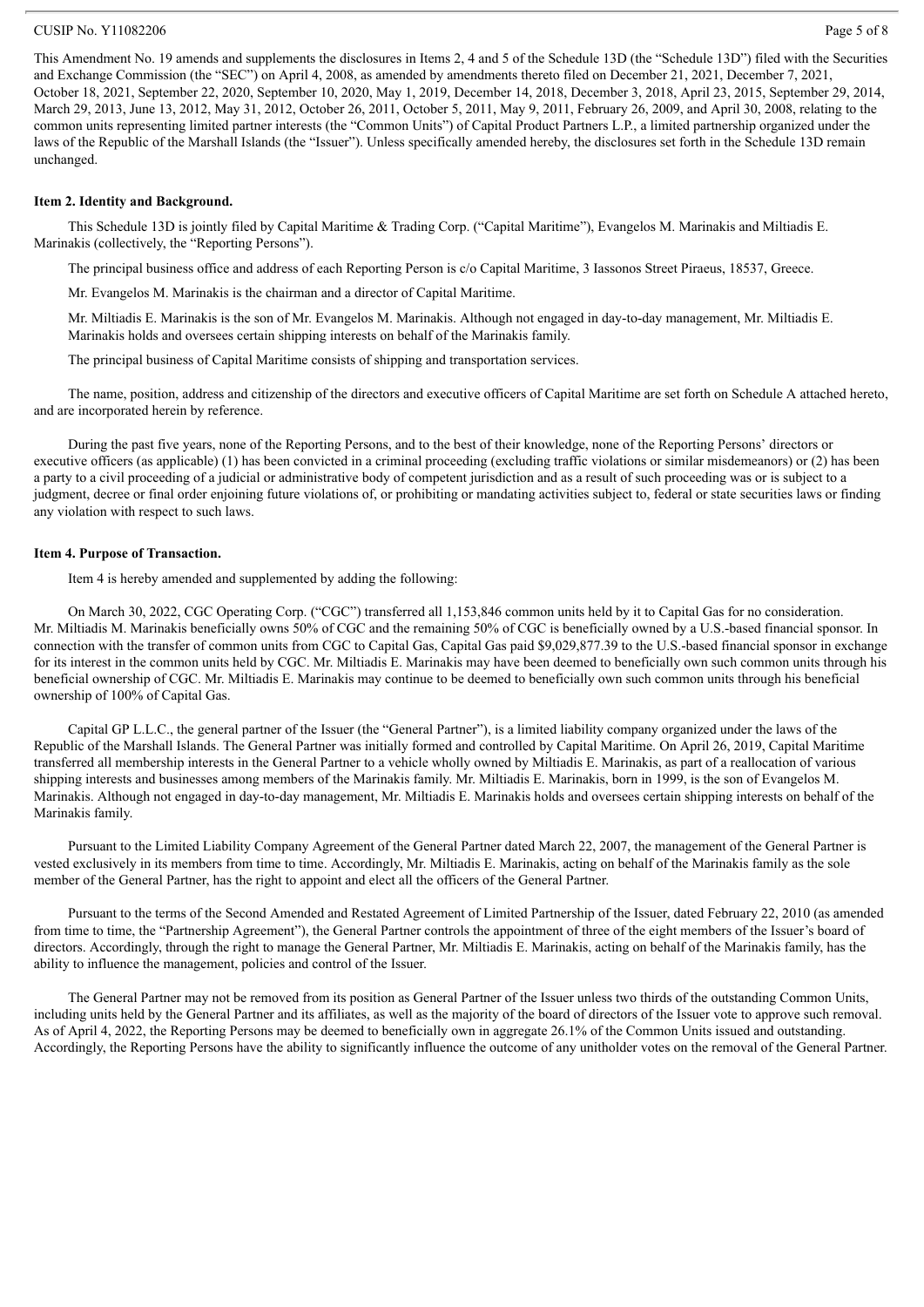#### **Item 5. Interest in Securities of the Issuer.**

Item 5 is hereby deleted and replaced in its entirety by the following:

(a) Capital Maritime beneficially owns 3,887,694 Common Units, representing 20.1% of the outstanding Common Units. The Marinakis family, including Evangelos M. Marinakis, may be deemed to beneficially own, in aggregate, 3,887,694 Common Units through its beneficial ownership Capital Maritime, representing, in aggregate, 20.1% of the outstanding Common Units.

The Marinakis family, including Mr. Miltiadis E. Marinakis, may be deemed to beneficially own, in aggregate, 1,153,846 Common Units, representing 6.0% of the outstanding Common Units, through Mr. Miltiadis E. Marinakis' beneficial ownership of 100% of Capital Gas.

Furthermore, the General Partner owns 348,570 general partner units, representing a 1.8% partnership interest in the Issuer (calculated based on an aggregate of 19,651,021 units of the Issuer). Disclosure contained in Item 4 is incorporated herein by reference.

(b)

|                           |                                      | $%$ of                               |                |                  |                            |                              |
|---------------------------|--------------------------------------|--------------------------------------|----------------|------------------|----------------------------|------------------------------|
|                           | <b>Shares</b><br><b>Beneficially</b> | <b>Shares</b><br><b>Beneficially</b> | Sole<br>Voting | Shared<br>Voting | Sole<br><b>Dispositive</b> | Shared<br><b>Dispositive</b> |
| <b>Reporting Person</b>   | Owned                                | Owned                                | Power          | Power            | Power                      | Power                        |
| Capital Maritime(1)       | 3,887,694                            | 20.1%                                |                | 3.887.694        |                            | 3,887,694                    |
| Evangelos M. Marinakis(1) | 3.887.694                            | 20.1%                                |                | 3.887.694        |                            | 3.887.694                    |
| Miltiadis E. Marinakis    | 1,153,846                            | $6.0\%$                              |                | .153.846         |                            | .153.846                     |

(1) Capital Maritime shares voting and dispositive power over the 3,887,694 Common Units that it beneficially owns with the Marinakis family, including Evangelos M. Marinakis.

Neither the filing of the Schedule 13D nor any of its contents shall be deemed to constitute an admission that any of the Reporting Persons (other than Capital Maritime) or the persons set forth on Schedule A is the beneficial owner of the Common Units referred to herein for purposes of Section 13(d) of the Securities Exchange Act of 1934, as amended, or for any other purpose, and such beneficial ownership is expressly disclaimed.

(c) Except as described herein, none of the Reporting Persons has engaged in any transactions in the Common Units during the past sixty days.

(d) Except as described in Item 6 of the Schedule 13D, no other person is known by any Reporting Person to have the right to receive or the power to direct the receipt of distributions from, or the proceeds from the sale of, Common Units beneficially owned by such Reporting Person.

(e) Not applicable.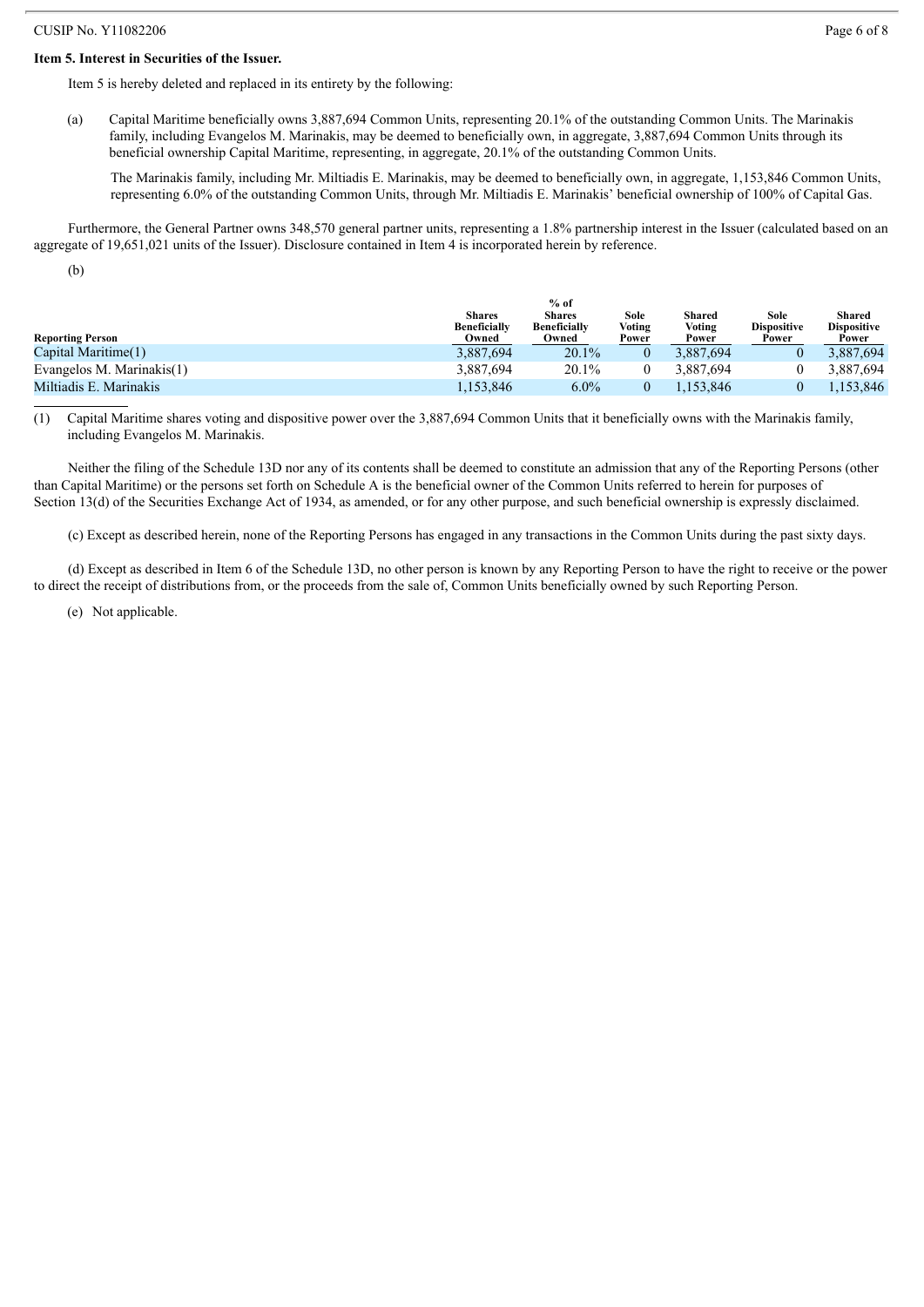# **SIGNATURES**

After reasonable inquiry and to the best of each of the undersigned's knowledge and belief, each of the undersigned certify that the information set forth in this statement is true, complete and correct.

Dated: April 4, 2022

#### **CAPITAL MARITIME & TRADING CORP.**

/s/ Gerasimos (Jerry) Kalogiratos Name: Gerasimos (Jerry) Kalogiratos Title: Chief Financial Officer

# **EVANGELOS M. MARINAKIS**

/s/ Evangelos M. Marinakis

# **MILTIADIS E. MARINAKIS**

/s/ Miltiadis E. Marinakis